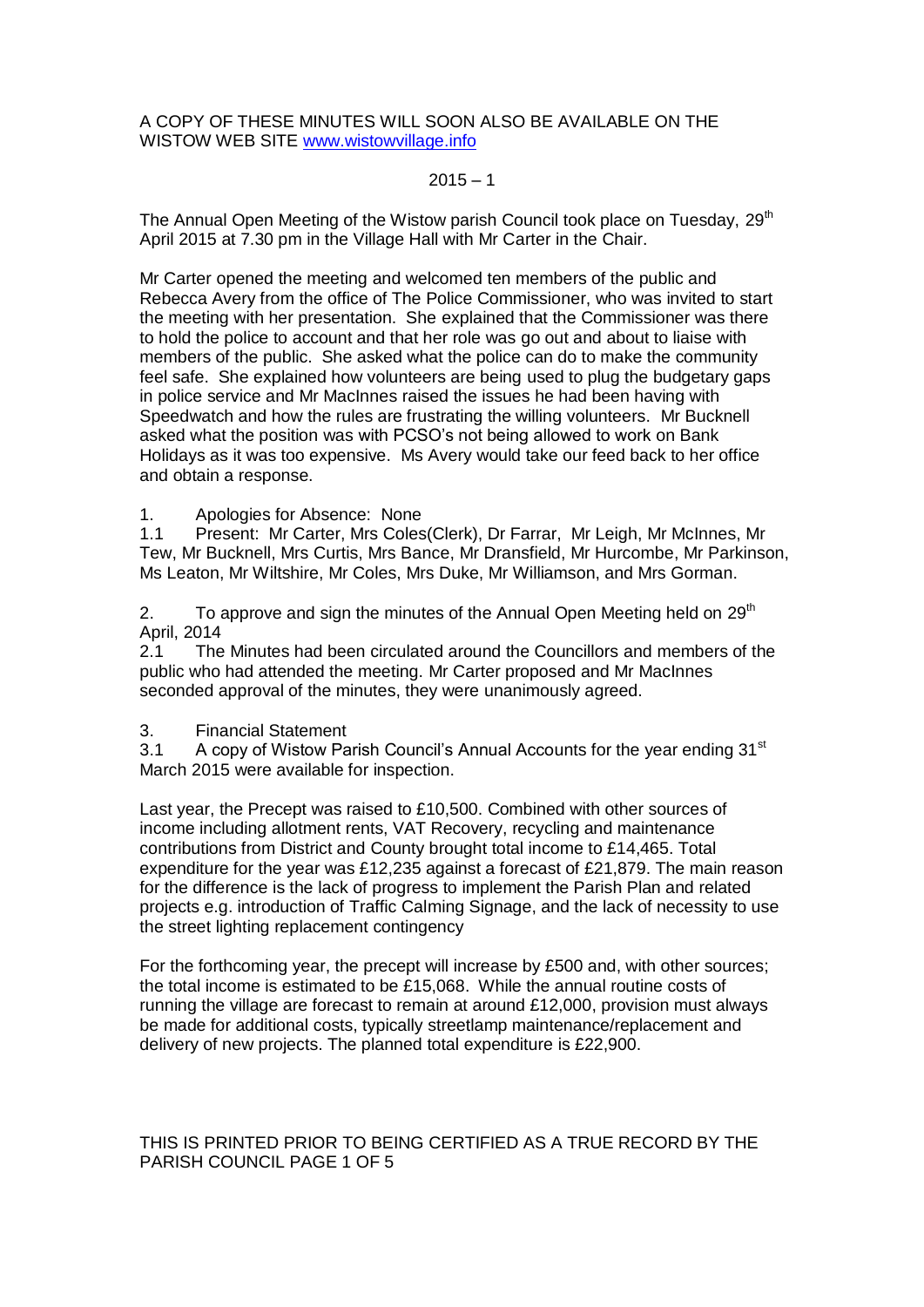### 4. Chairman's Report

2014/15 has again been a turbulent year with a number of changes in both Parish and County Council members. I would like to take this opportunity to wish outgoing member our very best wishes and to thank them for all their hard work and commitment to this community. I would also like to extend a very warm welcome to the newcomers. Unfortunately, on balance, we have lost more Parish Councillors than we have gained and we would be very grateful to hear from anyone with an interest in getting involved. In addition after a number of years of significant commitment, our Parish Clerk now wishes to step down to spend more time with her bowls. We would therefore be extremely grateful to hear from anyone interested in taking on this paid role.

The year has seen a number is issues that have involved or been supported by the Parish Council.

Improved Street Lighting – The PC held a number of public consultations enabling the Contractor, Balfour Beatty to clarify the proposals and following this some modifications to plans were implemented at the request of residents.

Traffic Calming – Plans to purchase and install traffic calming speed notices were developed and are at the point of implementation. Unfortunately, coordination with National Grid is proving difficult but this will be resolved in the near future. Maintenance – A decision was taken early in the year to improve the level of routine maintenance across the village. To this end additional grass cutting and verge maintenance has been commissioned for a small increase in operating costs. Parish Plan – The proposal document identifying priorities for inclusion in the new Wistow Parish Plan circulated last year was considered by the Planning Sub-Committee. The issues considered included Fast Broadband, support for affordable housing as part of any significant development proposals within the Parish, support for High Tech and Light Business Units, Village Hall improvement/replacement, renewable energy considerations, further traffic calming measures and future challenges concerning graveyard capacity. It should be noted that to develop a formal Parish Plan requires community involvement and cannot be undertaken by the Parish Council. We would be grateful to hear from anyone interested in taking this forward.

#### 5. Playground Report

.

Each month parish councillors carry out playground inspections and complete a report in-line with our insurance policy requirements to ensure compliance and to assist with the ongoing maintenance and safety of the park.

As part of this process we have continued remedial maintenance, including sanding and painting of some of the woodwork such as the benches, entrance gate and play equipment; much of which was generously done at no cost, apart from the materials, by Gordon MacInnes.

Two significant depressions in front of the goal-posts arose from continued use over the years which were filled in with top-soil and reseeded.

The park is generally well used by a cross section of the village encompassing all ages, which is nice to see, although we do get the occasional issue of anti-social behaviour and littering which is constantly monitored, however this can be very difficult to eliminate completely or indeed control.

THIS IS PRINTED PRIOR TO BEING CERTIFIED AS A TRUE RECORD BY THE PARISH COUNCIL PAGE 2 OF 5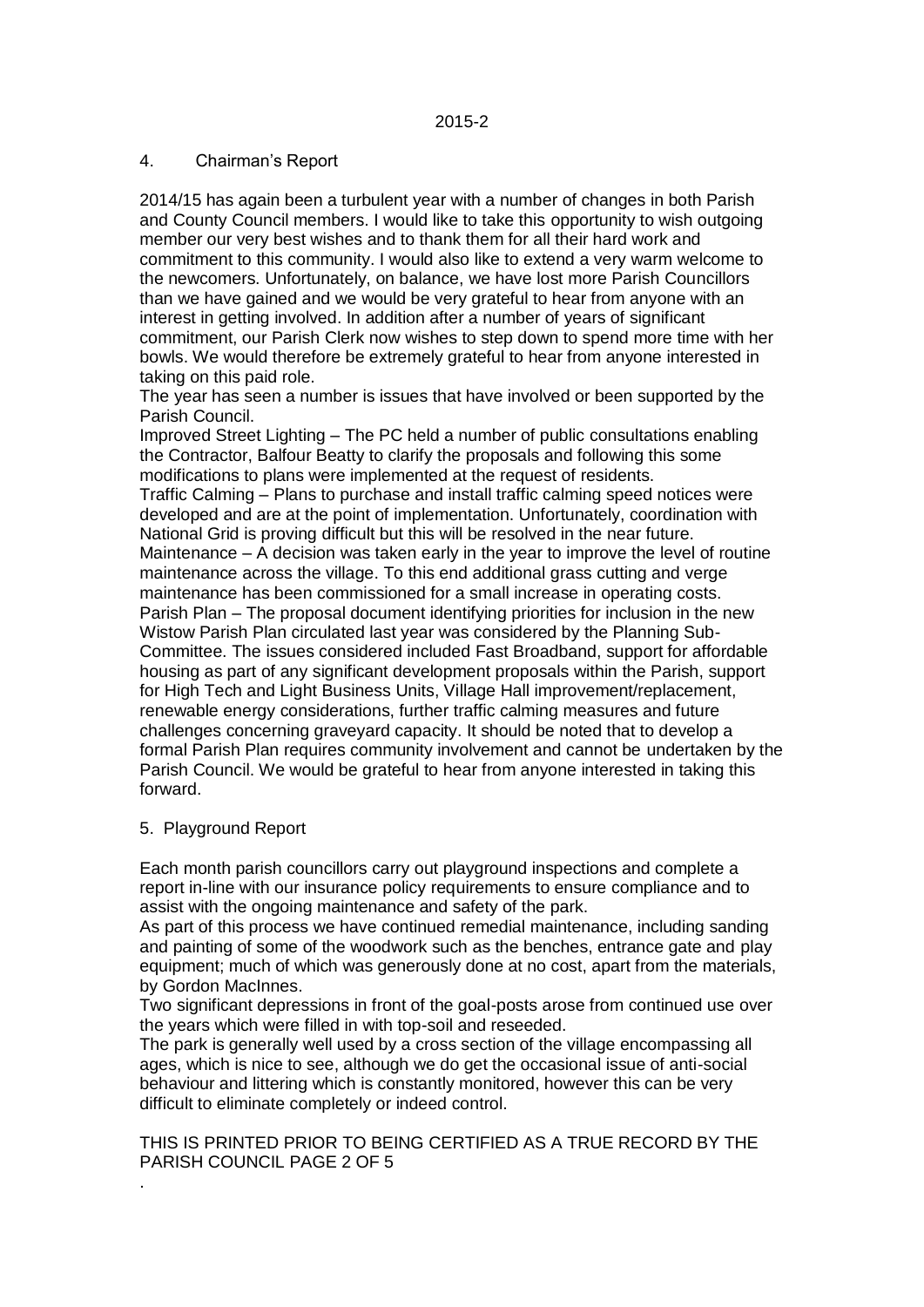### 6. Roads and Traffic

This is a year that has been in many ways hamstrung due to an admitted lack of budget at District and County level which has led to all but totally essential repairs being cancelled or delays. On a positive note the relationship with Les Middleton the Council highways officer is coming on well and he has been very helpful having already spent some time walking the Parish with me to inspect work that needs doing with another such activity planned shortly. A number of potholes have been filled in over the year, and although there remains work to do this is in a much better state than the year prior. The repainting of the white lines at the junction by the Church are schedule but have once again been thwarted by lack of budget for non essential work. Finally the work of installing MVAS speed awareness camera's continues with a view to installing this year despite the siting issues that we have had due to buried pipes etc. If anyone wishes to report a pot hole they are able to do say directly via the Council web site or, alternatively, the Wistow village website has information.

# 7. Speedwatch Report

The year started well with good sessions being conducted by the team, results were showing a demise in the quantity of speeders, but in certain instances the excess speed recorded was higher. Unfortunately with the sad passing of Lesley we were cut back to a minimum 3 volunteers, which on occasion made sessions tight, though on a couple we had participation from Upwood to help conduct our quota. In autumn, the constabulary brought in a new ex Met officer to oversee things, the result being that the changes required have effectively stopped speed watch in this sector, the old civilian coordinator and the new police coordinator are conducting a wall wetting exercise, for which neither I or the other members of our parish team or indeed other parishes want a part. We just want to get back on it, that said, the latest guidelines from CC if read to the letter mean in our current guise, Wistow will not conform, on the grounds we do not have a dedicated 3 person team as we are only 3 and if one can't attend it cannot go ahead, also there is no proviso for disabled volunteers inclusion within the team. Despite numerous chats CC have still not approached us to assess the team and let us carry out our duties. Latest guidelines were received last Friday, I will contact the other team members and we will discuss how and whether we wish to go forward

# 8. Countryside Report

Dog fouling continues to be a significant issue, not only on paths and bridle paths but throughout the village. Unfortunately, unless the perpetrators are caught in the act there appears to be little that can be done. Last year we considered putting a map of village footpaths in the bus shelter. This idea remains on our list of jobs to do but has slid in priority due to the recent loss of a number of parish councillors. Two of the footpath bridges, one from Harris Lane over to Upwood and the other by the road bridge, were sanded and painted by Gordon MacInnes last year, again just incurring material costs to the parish council.

# THIS IS PRINTED PRIOR TO BEING CERTIFIED AS A TRUE RECORD BY THE PARISH COUNCIL PAGE 3 OF 5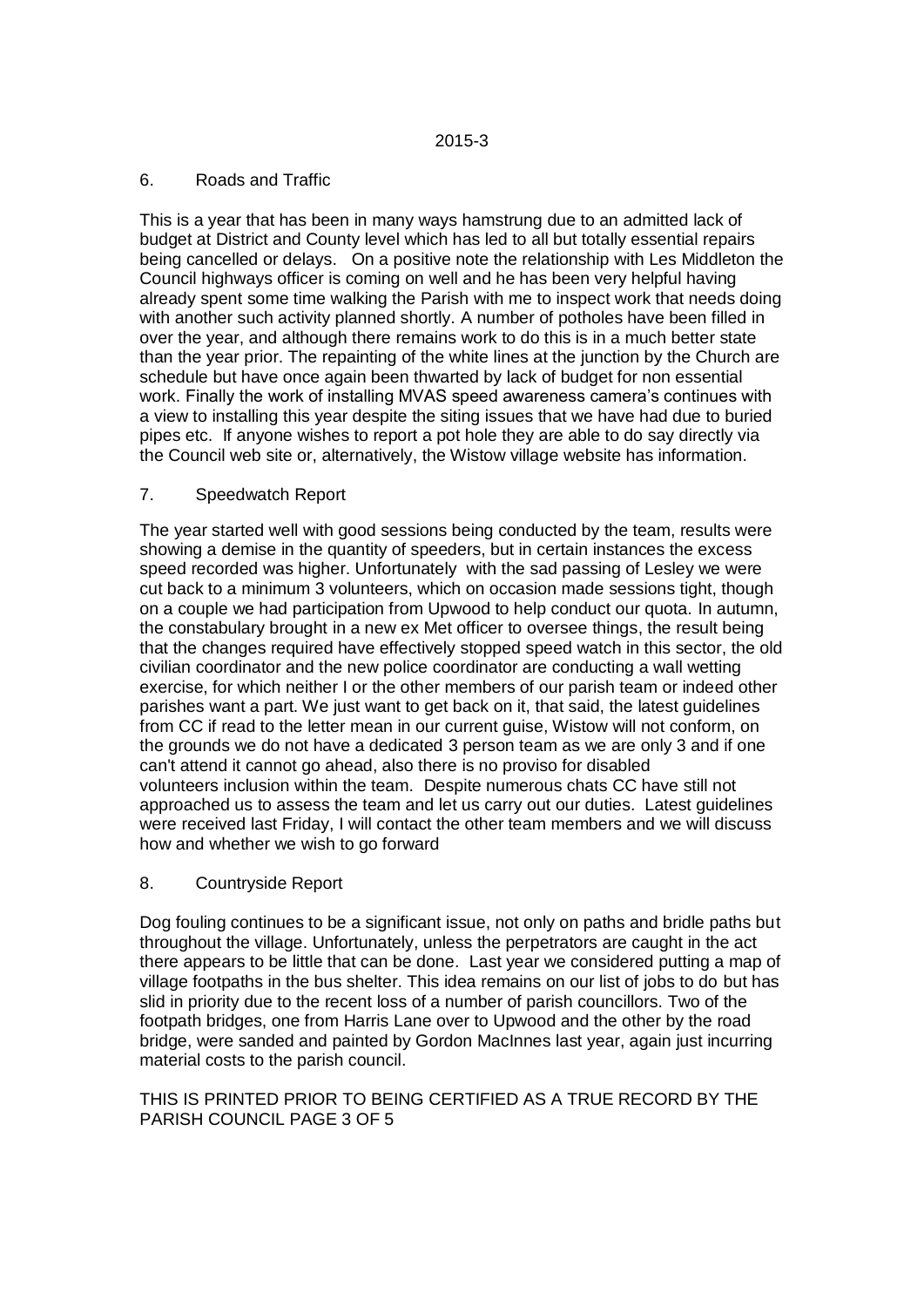### 2015-4

It had been reported that cross country bikes were using the footpaths and a photograph was available. The Clerk would forward it to the police once received. Mr Parkinson said that the signage 'beware of the bull' on the path on the other side of the Toll was fading.

### 9. Village Hall Report

A great deal of work has been undertaken to forge closer ties with the Village Hall Committee and much progress has been made to drive forward a better understanding and clarity for options affecting the future of the Hall. At this time we are supporting a survey to clarify the expectation of the community for the Village Hall going forward. Once this has been completed, it will assist in the selection of the best solution e.g. to renovate/develop the existing hall or build a new hall on new site. Recently, the Village Hall Committee was approached by a Developer offering to contribute to the Village Hall project as part of the development of Top Farm for housing. The proposal has some complex planning issues that would need to be addressed but must be considered formally by the community alongside other options. It must be emphasised that no option can be adopted without the support of a significant proportion of the community.

Mr Dransfield asked when the village is going to be consulted. Mr Carter replied that initially the Parish Council wanted to establish what residents required from a Village Hall and then a further consultation would be done to offer the options to achieve this. It would be done as soon as possible through a survey with as much information as possible. Mr Hurcombe asked how bit a majority will be required and Mr Carter said that this would be confirmed. Mrs Duke asked if the enablement funding would be included and Mr Carter responded that a balanced and round survey would be constructed with as much information as possible. The problems with conservation restrictions on the current hall would apply to a residential building as well as business.

# 10. Litter Report

This past year has been better than previous, just one call to HDC for a load of waste oil and cans dumped on Raveley bends, as usual HDC were on the ball and collected within 24 hours, and one call from HDC to us about building waste being dumped within confines of playing field, on closer inspection, I assume rightly or wrongly that now we have better contracted grounds staff this is debris that has been hidden in the ditch for a long time. I was notified Saturday about more debris, which looks like children have just fished wood out of the ditch/hedgerow.

May I suggest we get a working party together to clear the ditch and clean up the hedgerow, ie, trim back and de bramble, costs incurred would be for disposal of the rubbish. This could be coordinated with our litter pick at the Toll.

# 11. Any Other Business from the Parish

Mr Parkinson asked if anything could be done at the Bridge where the traffic calming is installed. Mr Leigh responded that the give way point had been moved back but there was nothing further. Mr Parkinson asked if a no parking sign could be put on the cobbles near to the footpath as someone was parking dangerously.

### THIS IS PRINTED PRIOR TO BEING CERTIFIED AS A TRUE RECORD BY THE PARISH COUNCIL PAGE 4 OF 5